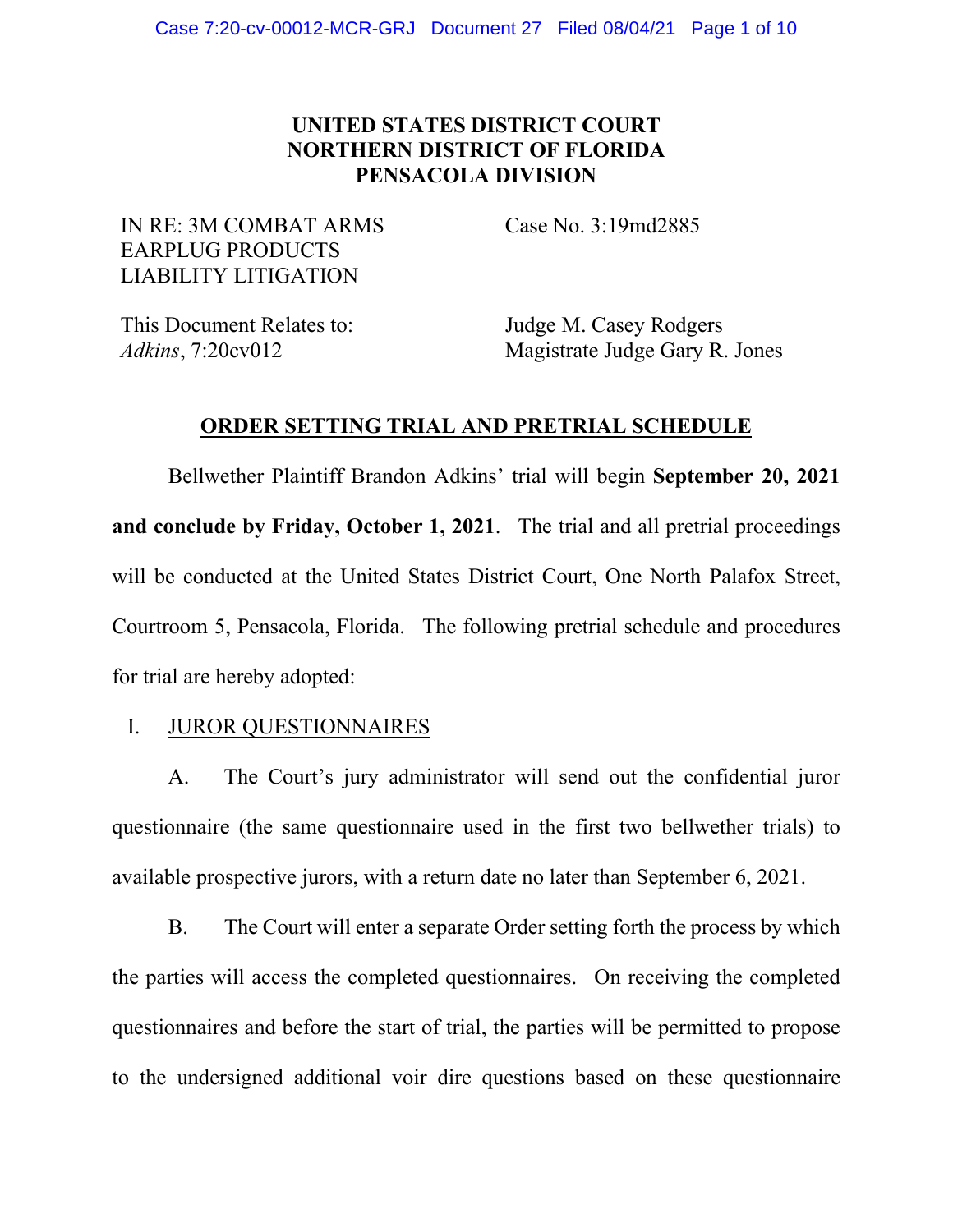Page 2 of 10

responses.

#### II. DATES FOR COMPLIANCE WITH PRETRIAL PROCEDURES

A. A pretrial conference will be held on **September 10, 2021, beginning at 8:30AM**. The attorney's conference required by paragraph III must be held no later than **August 16, 2021**.

B. The pretrial stipulation and other papers required by paragraphs IV and V must be filed no later than **August 27, 2021**.

C. These dates and all other dates provided in this Order supersede all previously-set dates or deadlines.

#### III. CONFERENCE OF COUNSEL

Counsel for all parties must meet in person or virtually with Judge Herndon on or before the date specified in Paragraph II(A) for the following purposes:

A. To stipulate to as many facts and issues as possible;

B. To draft the pretrial stipulations in accordance with Paragraph IV of this Order;

C. To examine all exhibits proposed to be offered or used at trial;

D. To furnish opposing counsel the names and addresses of all witnesses, including possible rebuttal witnesses and experts;

E. To discuss the question of damages, including matters of evidence and proof which either party proposes to present at trial and the applicable law;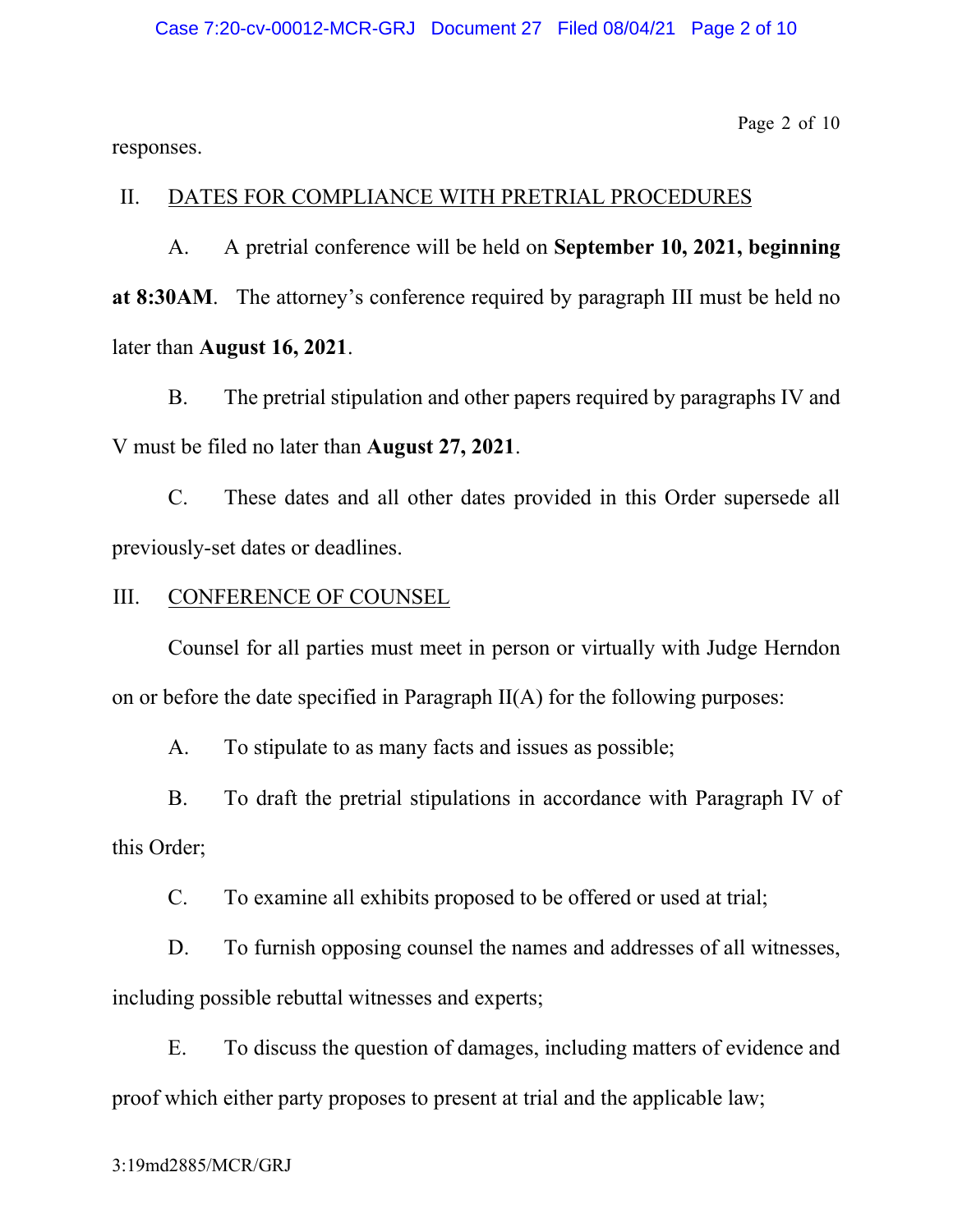Page 3 of 10 F. To finalize the time limits and parameters that will govern the parties' trial presentations; and

G. To complete all other matters which may expedite both the pretrial and trial of this matter.

## IV. PRETRIAL STIPULATION

The pretrial stipulation must contain the following:

A. The basis of federal jurisdiction;

B. A *concise* statement of the nature of the action to be read to the jury panel (this may be consolidated for all three cases);

C. A brief general statement of each party's case;

D. A list of all exhibits to be offered at the trial, noting any objections thereto and the grounds for each objection. *Any objections not listed will be deemed waived.*

E. A list of the names and addresses of *all* witnesses, including rebuttal and expert, intended to be called at the trial by each party, noting any objections thereto and the grounds for the objection. *Any objections not listed will be deemed waived*. Expert witnesses shall be labeled as such;

F. A list of any depositions to be offered at the trial, with specific reference to the pertinent page and line to be read, noting any objections thereto and the grounds for the objection. *Any objections not listed will be deemed waived*. The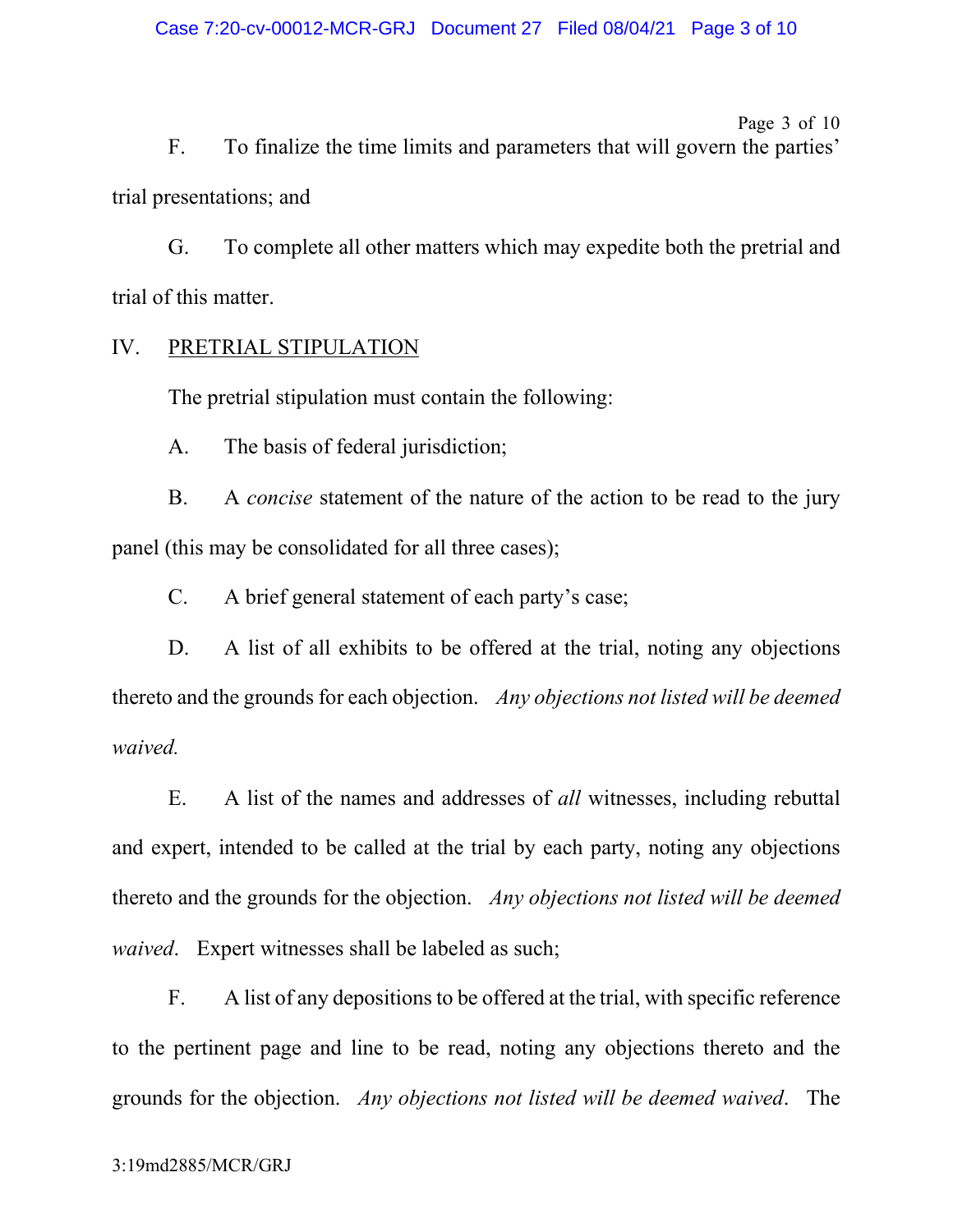Page 4 of 10 deposition excerpts should be filed as an attachment to the pretrial stipulation and should be formatted in the same manner as the deposition designations in the first two bellwether trials;

G. A concise statement of those facts which are admitted and will require no proof at trial, together with any reservations directed to such admissions;

H. A concise statement of those issues of law on which there is agreement;

I. A concise statement of those issues of fact which remain to be litigated;

J. A concise statement of those issues of law which remain for determination by the Court;

K. A concise statement of any disagreement as to the application of rules of evidence or of the Federal Rules of Civil Procedure;

L. A list of all motions or other matters which require action by the Court; and

M. The signature of counsel for all parties.

## V. PAPERS TO BE SUBMITTED

No later than the date specified in Paragraph II(B), the parties must file:

A. The pretrial stipulation prepared in accordance with Paragraph IV of this Order.

B. A trial brief or memorandum with citation of authorities and arguments in support of each side's position on all disputed issues of law, with copy to opposing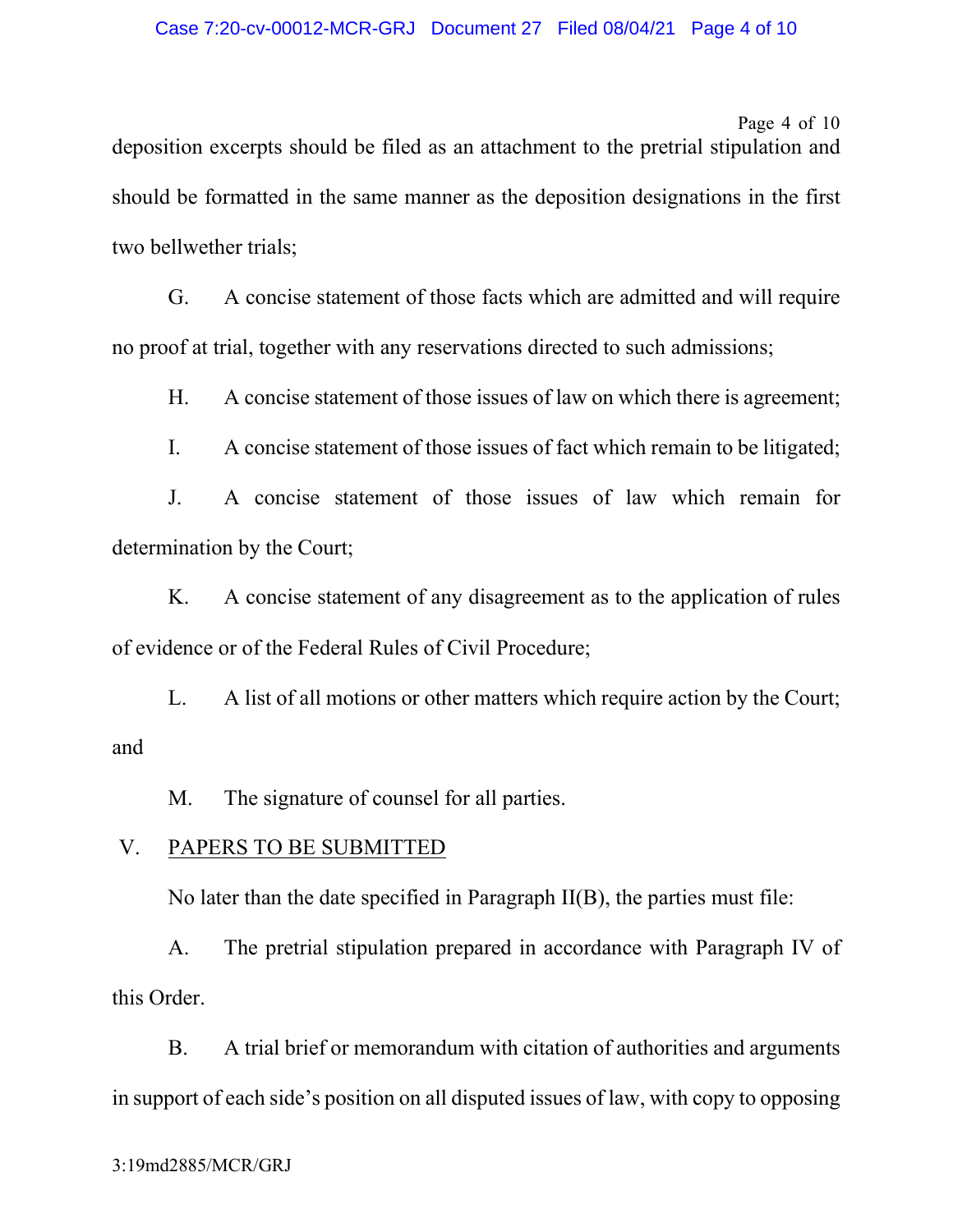counsel.

Page 5 of 10

C. Written requests for instructions to the jury, together with proposed verdict forms. The proposed instructions and verdict forms should be filed with the Clerk of the Court, with an *editable copy* (in word processing format only, not .pdf) delivered by e-mail to chambers at flnd\_rodgers@flnd.uscourts.gov. *With leave of court for good cause shown*, supplemental requests for instructions may be submitted at any time prior to the final charge conference. Counsel are advised, however, that failure to timely submit proposed instructions will be grounds for the court to deny giving the instruction(s). All proposed instructions must be plainly marked with the name and number of the case, must contain citations of supporting authorities, must designate the party submitting the same, and in the case of multiple requests by a party, must be numbered in sequence. Requests for instructions taken verbatim from Pattern Jury Instructions may be made by reference; the requested instructions need not be set forth in full. $<sup>1</sup>$ </sup>

 $1$  Per Case Management Order No. 19, the parties will provide the Court with an electronic copy of complete Pattern Jury Instructions for the plaintiff's jurisdiction.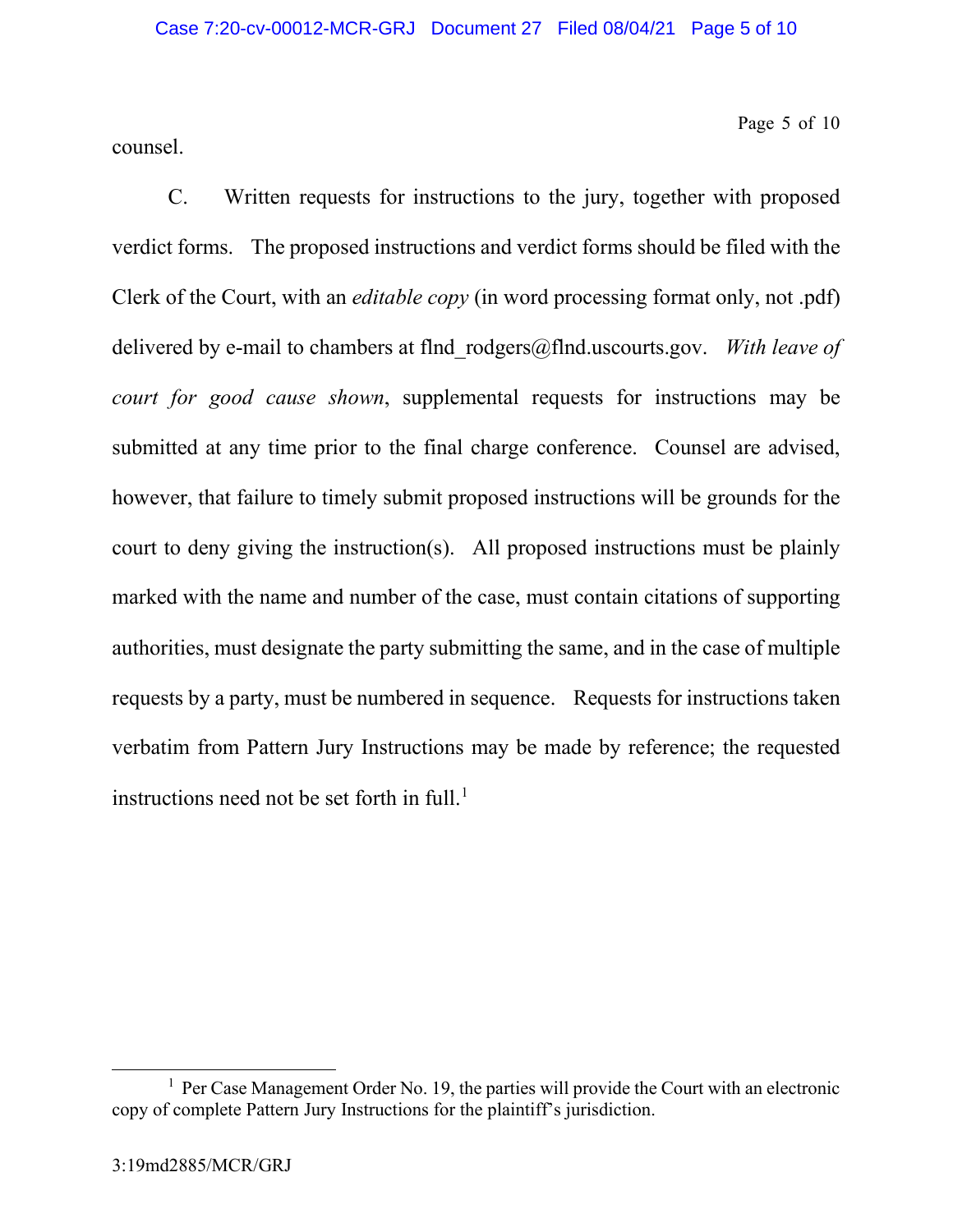Page 6 of 10

## VI. CONDUCT OF THE PRETRIAL CONFERENCE

A. Counsel who will conduct the trial are required to be present for the pretrial conference. They will be prepared to act with final authority in the resolution of all matters.

B. To the extent possible, the Court will dispose of all outstanding motions and other matters at issue at the pretrial conference. The Court will review all matters contained in the pretrial stipulation and consider any other matters which may be presented with a view towards simplifying the issues and bringing about a just, speedy, and inexpensive determination of the matter.

C. Counsel for each party in any case must arrange with the clerk for marking for identification, as nearly as possible in the sequence proposed to be offered, all exhibits intended to be offered by such party. Please see attached Exhibit A for instructions on marking exhibits for trial, guidelines for other trial procedures, and contact information for Susan Simms, the courtroom deputy clerk, should more specific guidance be needed.

## VII. PRETRIAL ORDER

After the pretrial order is entered by the Court, the pleadings will be merged therein and the pretrial order will control the conduct of the trial and may not be amended except by order of the Court in the furtherance of justice.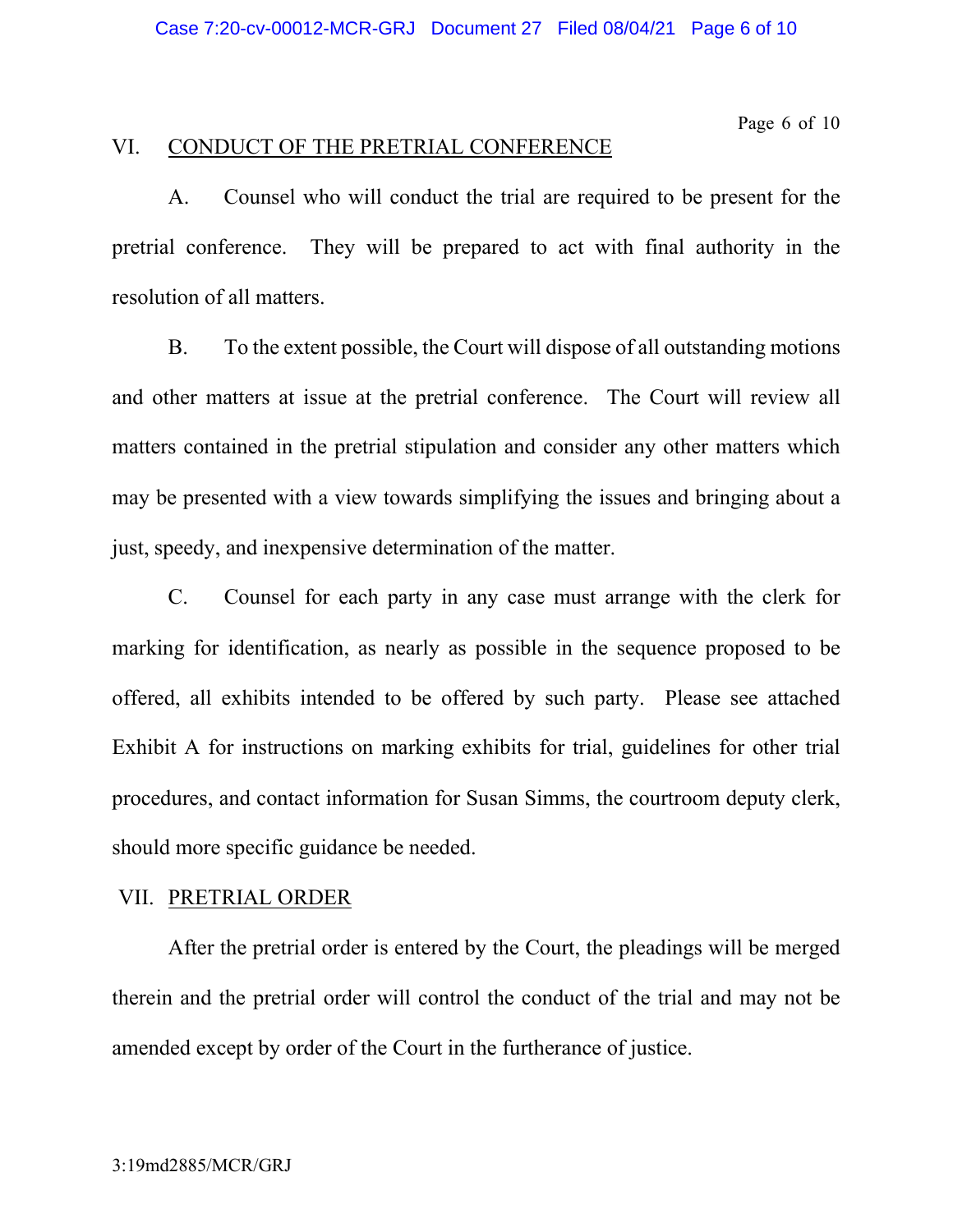#### Page 7 of 10 VIII. NEWLY DISCOVERED EVIDENCE OR WITNESSES

Except as provided in this paragraph, witnesses (including witnesses testifying by deposition) not timely listed in the pretrial stipulation will not be allowed to testify at trial, and exhibits not timely listed in the pretrial stipulation will not be admitted into evidence. If any new witness is discovered after submission of the pretrial stipulation, the party desiring to call the witness must immediately file with the clerk and serve on all counsel notice of the witness's name and address and the substance of the witness's proposed testimony, together with the reason for the late discovery. (This includes a witness testifying by deposition.) If any new exhibit is discovered after submission of the pretrial stipulation, the party desiring to use it must immediately disclose the exhibit to the court and all other counsel together with the reason for late discovery. Use of such newly-discovered witnesses or evidence is extraordinary and will be allowed only by order of the Court entered when justice so requires.

## IX. VOIR DIRE

A. Voir dire will be conducted by the Court. To the extent the Court questions a panel member individually, the Court *may* permit brief follow-up questioning by counsel, but this is not a guarantee.

B. Counsel will select eight (8) jurors for this trial with no alternates. Plaintiffs will be permitted four (4) preemptory challenges and Defendants will be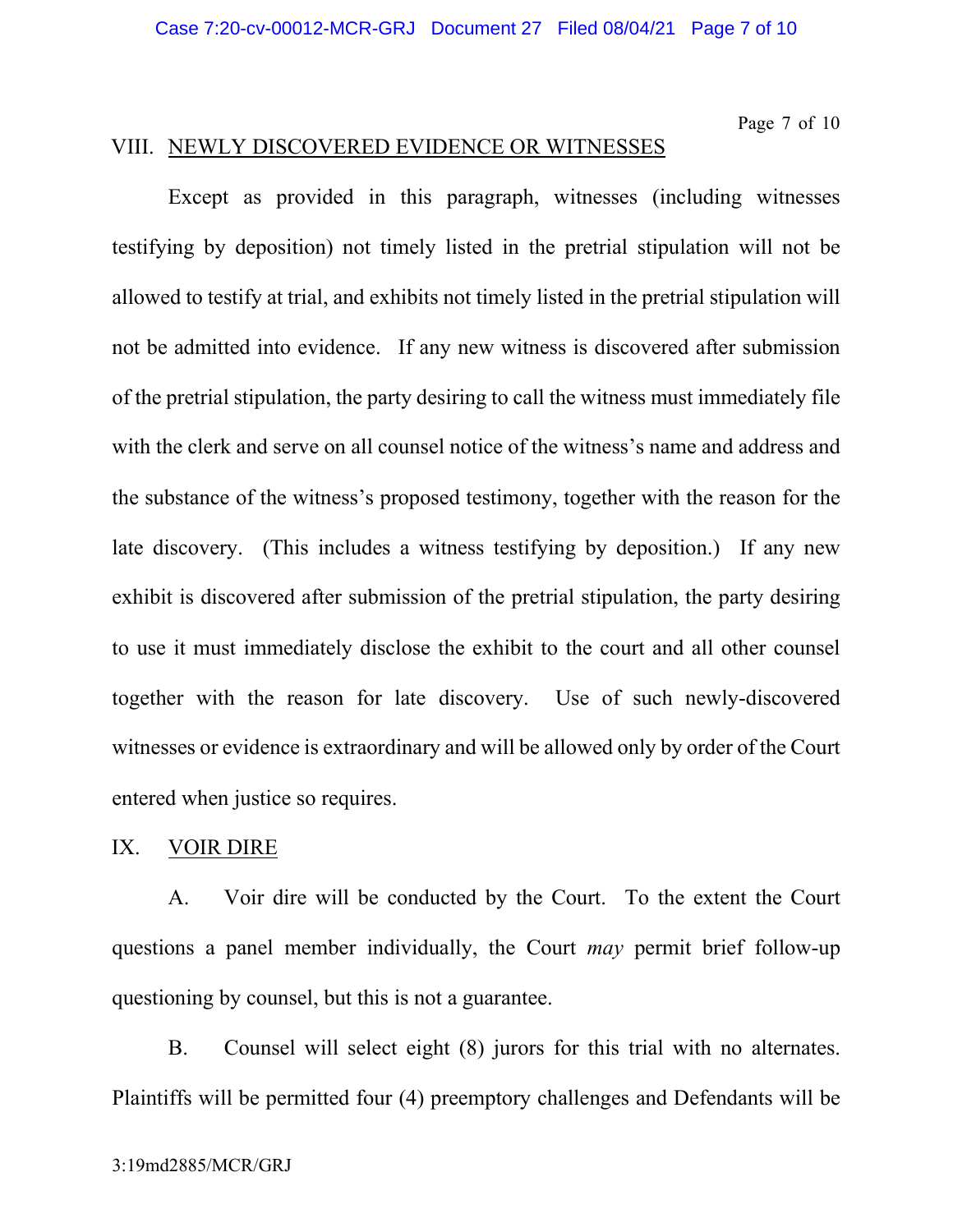permitted the same. Back striking is not permitted.

Page 8 of 10

X. TRIAL

A. Opening statements will begin following jury selection.

B. Each trial day will begin at 8:00AM with a court/counsel conference. The jury will be seated and evidence presentations will begin at 8:30AM. The jury will be excused each day at 5:30PM. There will be two 20-minute jury recesses, the first in the morning around 10:15AM and the second in the afternoon around 3:15PM. Lunch is usually one hour. The schedule is subject to change at the Court's discretion.

#### XI. SPECIAL MATTERS

A. **Motions in limine regarding evidentiary matters known to counsel or those that should be reasonably anticipated must be filed no later than August 16, 2021, with responsive memoranda due within five (5) calendar days.** No reply memoranda will be permitted. To the extent unanticipated evidentiary matters requiring the Court's attention arise after that time, counsel should make every effort to resolve the matter with Judge Herndon's assistance. Should those efforts fail, counsel must immediately notify the Court of the matter by filing the appropriate motion, which must include the reason for the late filing. Failure to timely file a motion in limine in accordance with this directive will be grounds for the Court to deny the motion.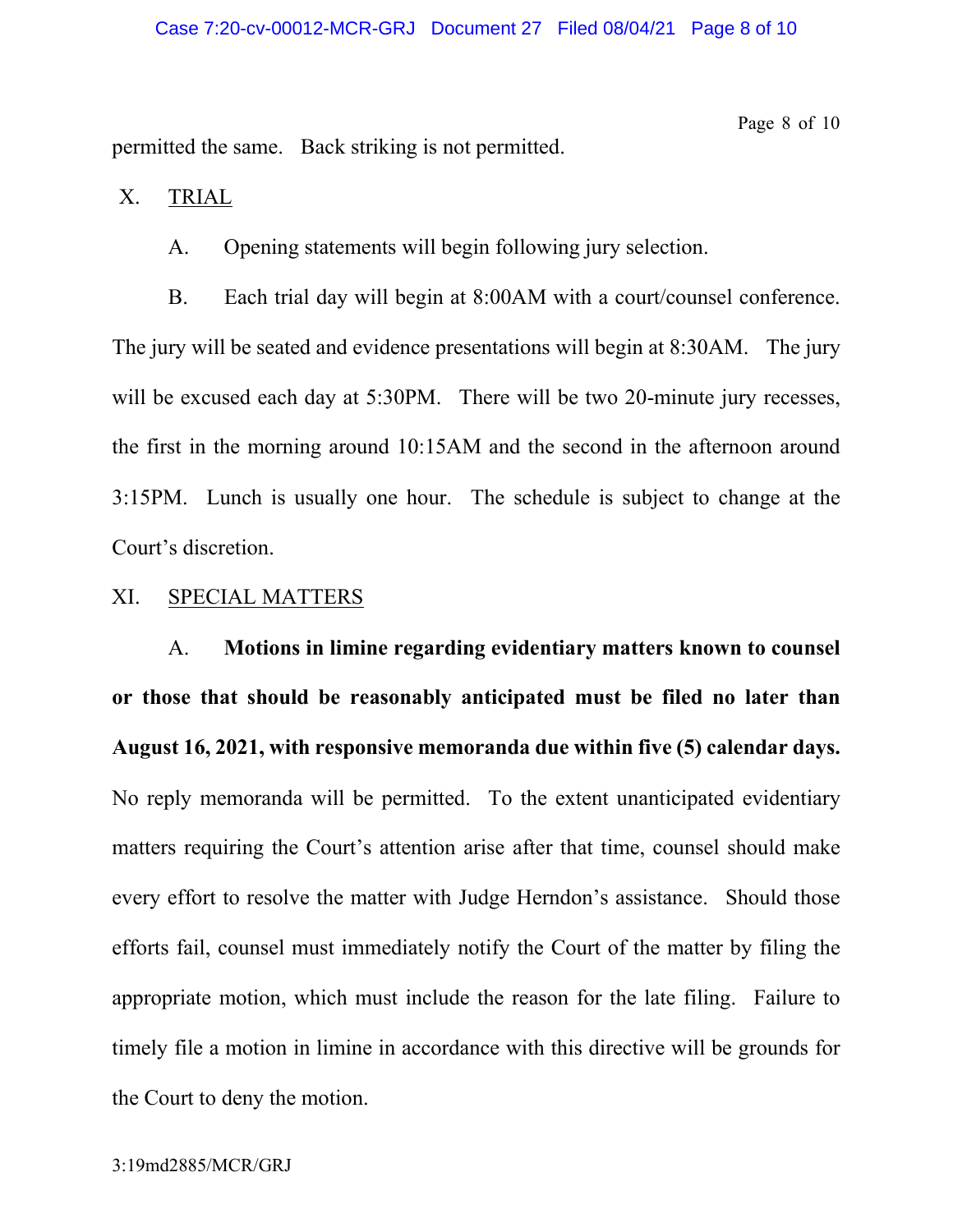#### Page 9 of 10

B. If the case is settled, it is the responsibility of the parties to immediately notify the Court. If settlement is reached after 3:00PM central time on the Friday before jury selection Monday morning, counsel and/or the parties will jointly bear the administrative expense of jury selection.

C. Should a party or a party's attorney fail to appear at the pretrial conference or otherwise fail to comply with this Order, a judgment of dismissal or default or other appropriate judgment may be entered, and sanctions or other appropriate relief may be imposed.

D. Any counsel seeking to invoke The Rule of Witness Sequestration must so notify the Court at the time of trial or at any time during trial.

E. The Court assumes counsel will be familiar with the courtroom's electronic systems by the time of the trial, however, if not, or a refresher is needed, no later than September 10, 2021, counsel for each party must arrange with the deputy clerk for a tutorial. Also, any special request for court reporter services, such as daily copy, must be submitted to the court reporter, Donna Boland, by the same date.

F. Counsel will be permitted to have electronic devices including cellular telephones in the courtroom during trial; however, all devices must be checked by the Court IT staff to ensure that recording features are disabled and that volume if off or muted. Should a device ring or otherwise make noise during the trial, the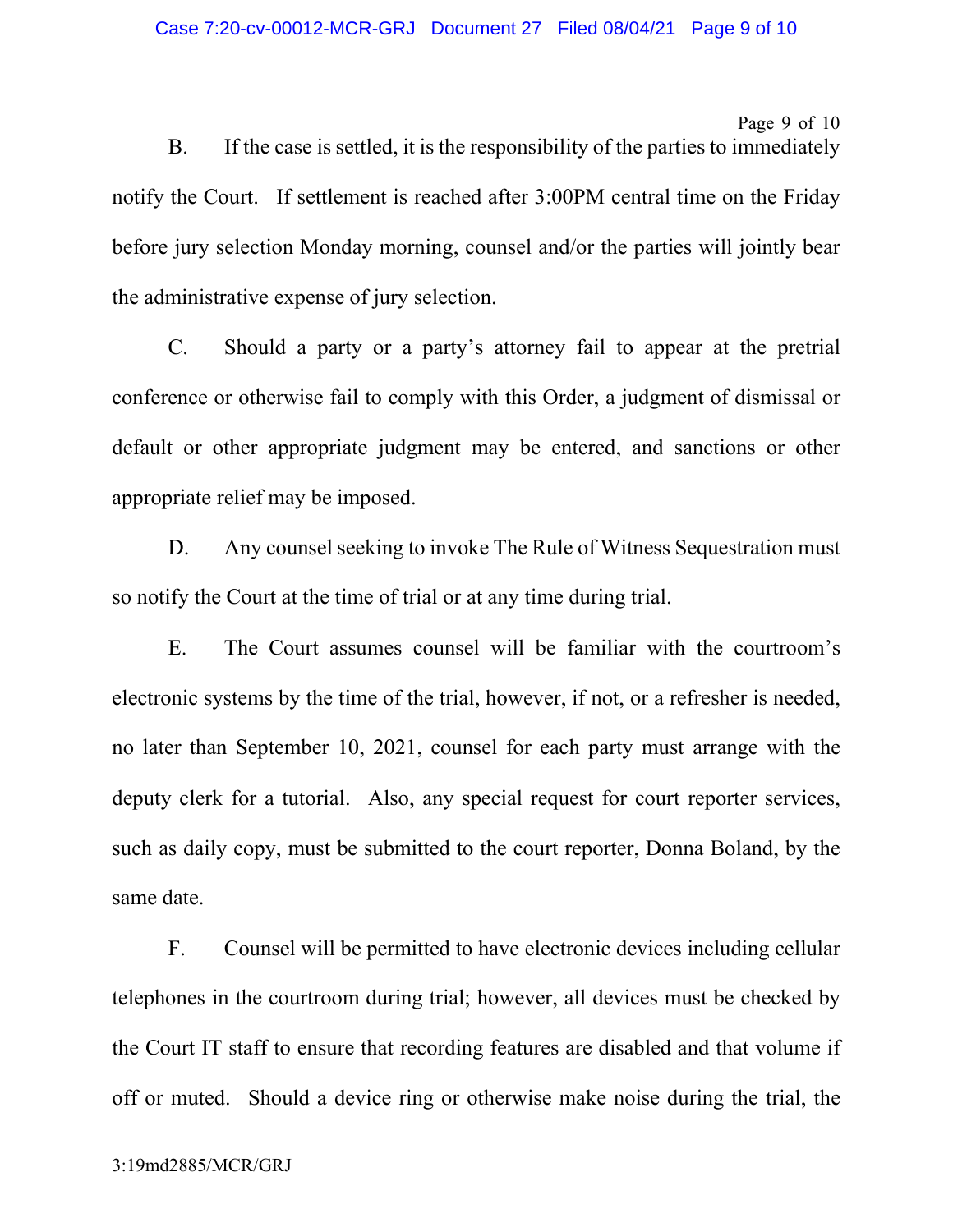#### Case 7:20-cv-00012-MCR-GRJ Document 27 Filed 08/04/21 Page 10 of 10

Page 10 of 10

device is subject to seizure by court security and may be held by court security until the trial concludes. To the extent counsel cannot abide by this directive, they should leave their electronic devices in the attorney conference rooms.

G. No eating will be permitted in the courtroom during trial absent prior approval by the Court for good cause shown. Counsel and witnesses will be permitted to have bottled water in the courtroom; however, counsel must supply their own water and the water for their respective witnesses.

H. In preparing to present this case, all counsel must familiarize themselves with the requirements of the Addendum to the Local Rules of the Northern District of Florida on Customary and Traditional Conduct and Decorum in the United States District Court, which the Court expects to be observed during the course of this trial.

**SO ORDERED**, on this 4th day of August, 2021.

M. Casey Rodgers

**M. CASEY RODGERS UNITED STATES DISTRICT JUDGE**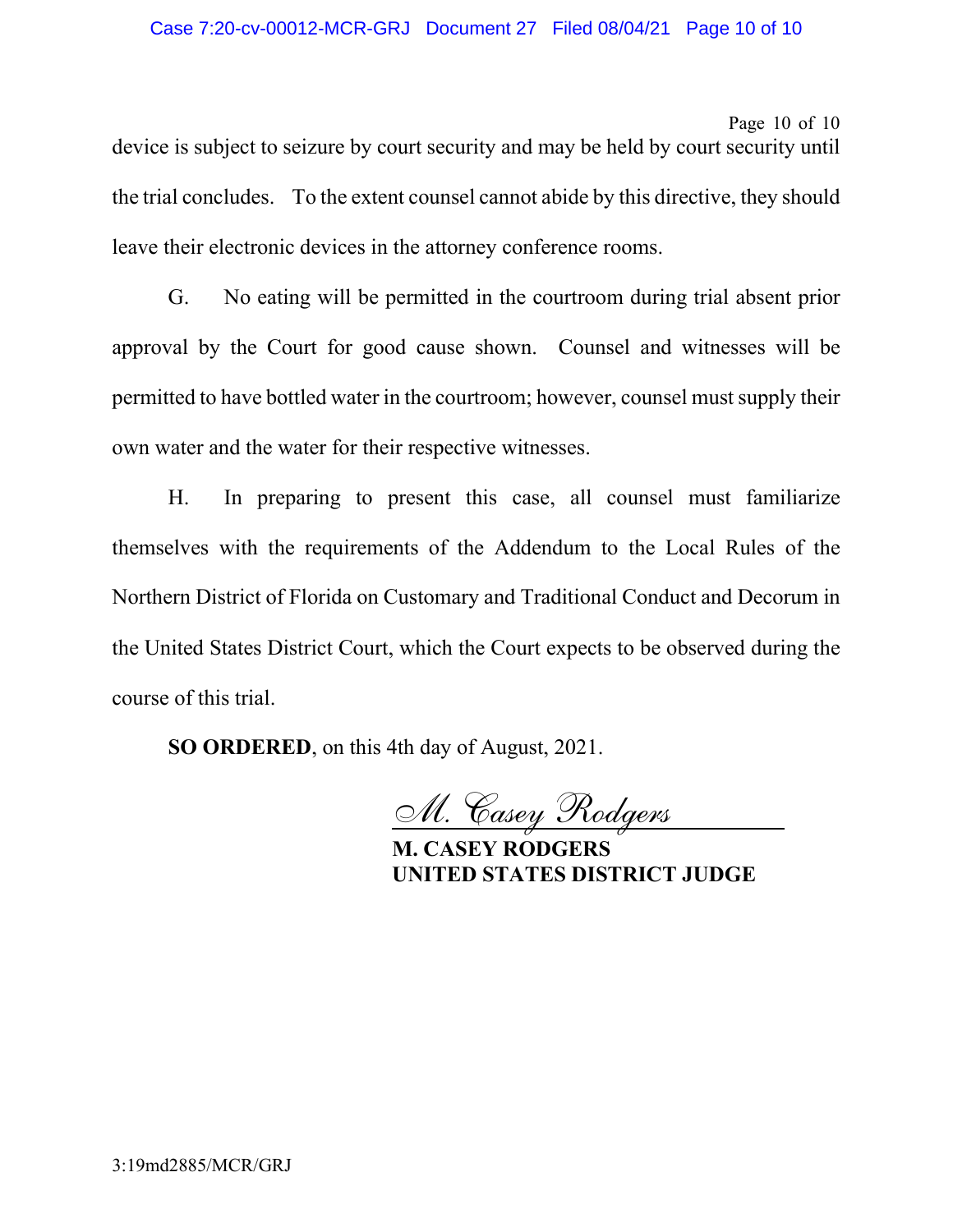Case 7:20-cv-00012-MCR-GRJ Document 27-1 Filed 08/04/21 Page 1 of 8

# **Exhibit A**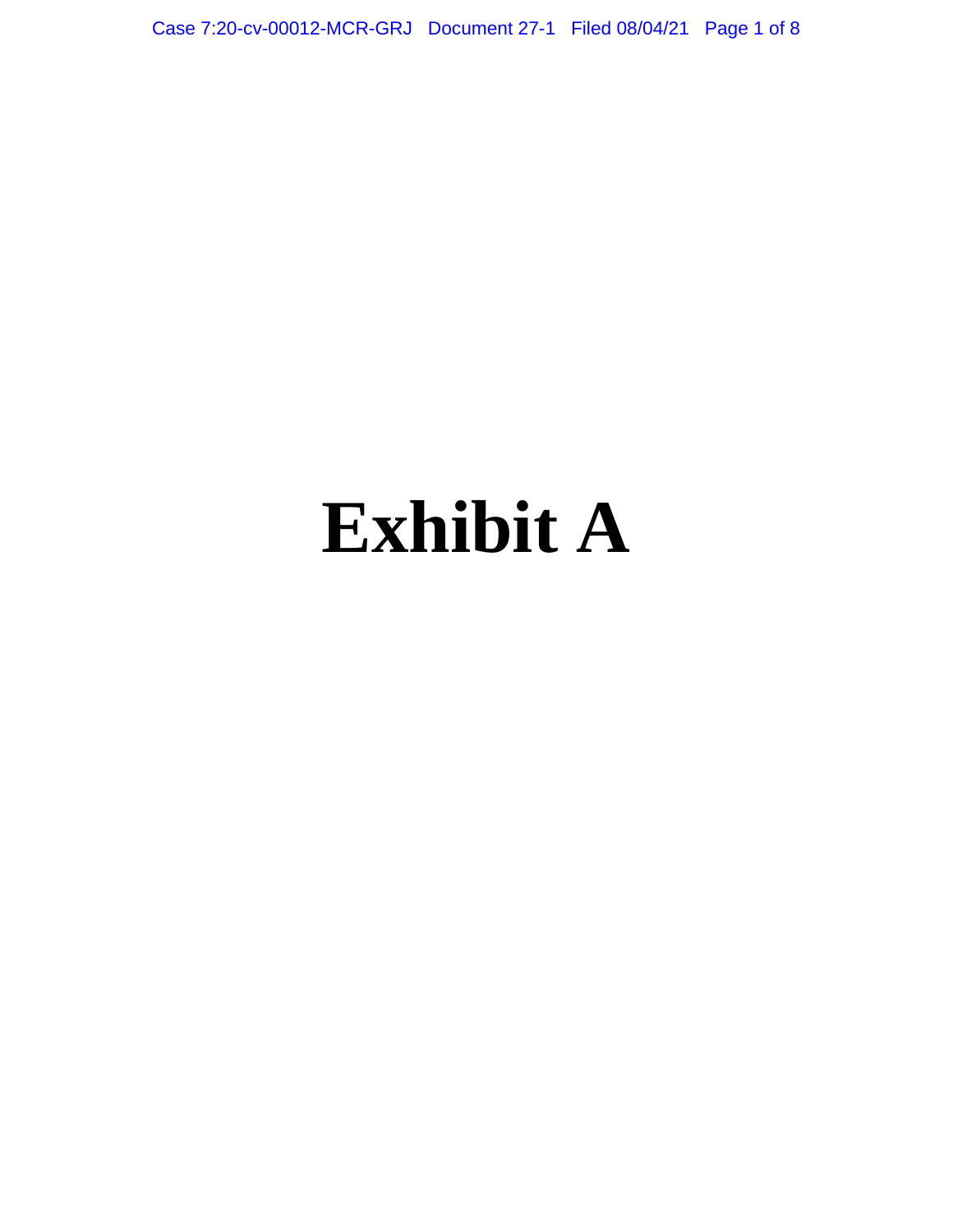**JESSICA J. LYUBLANOVITS** CLERK OF COURT ONE NORTH PALAFOX STREET PENSACOLA, FLORIDA 32502-5658 850.435.8440 850.433.5972 FAX

**UNITED STATES DISTRICT COURT NORTHERN DISTRICT OF FLORIDA OFFICE OF THE CLERK**

CHIEF DEPUTY CLERK 111 N. ADAMS STREET TALLAHASSEE, FLORIDA 32301-7717 850.521.3501 850.521.3656 FAX

*Visit our web site at www.flnd.uscourts.gov*

Reply to: Pensacola Division

## **MEMORANDUM**

To: Counsel of Record

Re: Evidence/Exhibit Preparation

Pursuant to pretrial requirements of the United States District Court for the Northern District of Florida, this letter provides guidelines for the preparation and handling of exhibits for evidentiary hearings, bench trials and jury trials in civil and criminal cases assigned to United States District Judge M. Casey Rodgers.

#### Marking and Numbering Exhibits

Counsel for each party in any case should, in advance of trial, mark each exhibit proposed to be offered in evidence or otherwise tendered to any witness during evidentiary hearings or trials. Exhibits will retain the same number throughout court proceedings whether identified, offered or admitted. To avoid confusion, it is preferred that like parties share exhibit numbers. If it is not practical for co-plaintiffs or co-defendants to share exhibit numbers, like parties may identify exhibits by placing the party's name or initials prior to the exhibit number on all exhibit stickers and exhibit lists (for example: Smith-1, XYZ-1, etc.).

The exhibits should be individually marked for identification with a secured sticker denoting the appropriate party, the case number and the exhibit number (see Attachment 1). If possible, it is preferred that exhibits be sequentially numbered in the order they are proposed to be offered. Composite exhibits should have identified sub-exhibits denoted by a letter following the exhibit number (example: Exhibit 1 is a medical file; documents from the file are marked 1a, 1b...1z, 1a-1, 1.1, etc.).

#### Preparing Exhibit Lists

Upon marking the exhibits, counsel should prepare a list of such exhibits, in sequence, with a descriptive notation sufficient to identify each separate numbered exhibit and should furnish copies of their Exhibit List (see Attachment 2) to the court at the commencement of the trial or evidentiary hearing. Counsel should inform the court of exhibits to which admission has been stipulated.

*The mission of the Office of the Clerk of the Northern District of Florida is to provide superior service to the public and the Court.*

Gainesville Division 401 SE 1<sup>st</sup> Avenue Gainesville, Florida 32601 352.380.2400 352.380.2424 FAX

Pensacola Division 1 N. Palafox Street Pensacola, Florida 32502-5658 850.435.8440 850.433.5972 FAX

Tallahassee Division 111 N. Adams Street Tallahassee, Florida 32301-7717 850.521.3501 850.521.3656 FAX

Panama City Division 30 W. Government Street Panama City, Florida 32401 850.769.4556 850.769.7528 FAX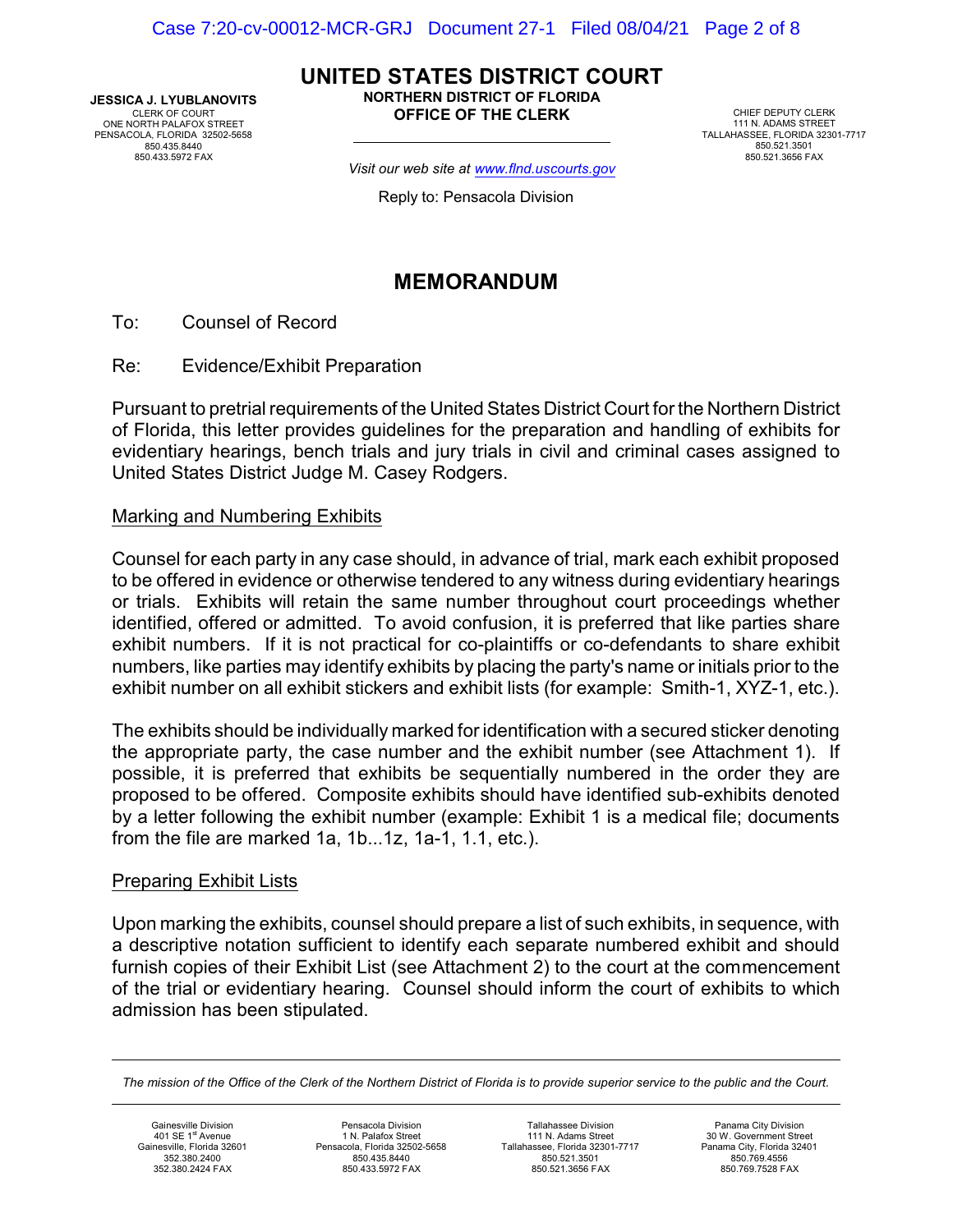#### Preparing Witness Lists

Counsel must prepare a list of the names of all witnesses, including rebuttal and expert, intended to be called at the trial or evidentiary hearing by each party. If the list is lengthy, the witnesses should be listed in alphabetical order. This list should not include any personal identifiers, such as street addresses or phone numbers. Counsel must provide a witness list (see Attachment 3) to the court at the commencement of jury selection, a bench trial or evidentiary hearing unless otherwise ordered by the court.

#### Stipulated Exhibits

Parties may agree on the admission of some exhibits in advance. In civil trials, counsel may provide a separate list of the Stipulated Exhibits before moving for their admission. In criminal trials, stipulated exhibits may be admitted individually as needed during the course of the trial.

#### Preparing Copies of Exhibits

The following procedure applies in both civil and criminal cases:

- **In all evidentiary hearings or bench trials, counsel are required to provide the court with two (2) copies of each exhibit prior to the commencement of that proceeding.** In cases, where voluminous paper exhibits are to be offered, counsel are required to place the exhibits in three-ring binders with a numbered tab index.
- **In all jury trials only one (1) copy of each exhibit, to be offered for admission, is required for the jury during deliberation.** Counsel may wish to have additional copies of documentary exhibits on hand for use in examining witnesses.

#### Medical or Technical Terms

Counsel must provide a list of medical or technical terms to the court reporter prior to the trial commencing.

#### Custody of Exhibits

The courtroom deputy clerk will retain custody of exhibits: (1) that have been admitted or (2) that have been identified but not admitted based upon a court ruling. During jury trials, admitted exhibits will be placed on the evidence table in front of the courtroom deputy clerk. All other exhibits tendered during a proceeding, for which admission was not sought or which were withdrawn by counsel will be returned. When examination of a witness is complete, it is the responsibility of counsel to return all exhibits used during the examination and intended for the record either to the evidence table or to the courtroom deputy.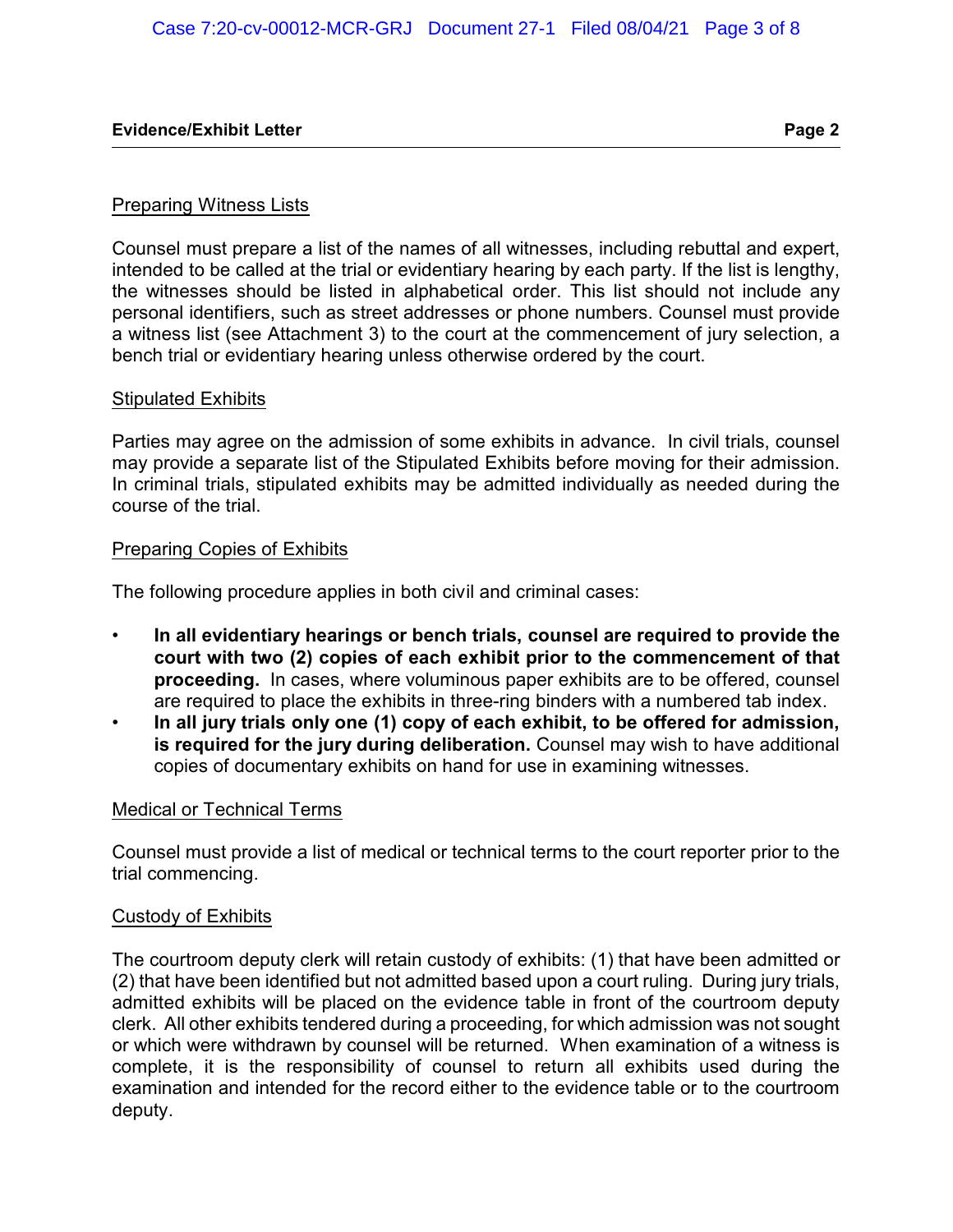#### Evidence Presentation Equipment

Judge Rodgers requires the use of evidence presentation equipment in the courtroom. Prior to the court proceeding counsel must schedule training on this equipment and test any presentation equipment (laptops, ipads/tablets, video tapes, cassette tapes, CD/DVDs, Power Point presentations) or any other media you plan to use during the trial or evidentiary hearing. If your laptop or device does not have HDMI or VGA output, you will need to provide an HDMI or VGA adapter in order to connect to our system. We also have a document camera (sometimes referred to as Elmo) which is used to display the image of hard copy paper exhibits on a large drop down screen in Courtroom 5. Please contact Susan Simms at (850/470-8125) or systems personnel at (850/435-8440) to schedule training/testing on our system.

#### Bench Conferencing Equipment Needed During COVID-19

During the COVID-19 pandemic, Judge Rodgers will not be conducting bench conferences from the judge's bench. Instead, you will participate from counsel tables in order to comply with the CDC's social distancing guidelines. Our primary method will be connecting to Zoom.gov from your personal electronic device. You will need to bring a headset or headphones with both audio and a microphone so that you may both listen and speak to Judge Rodgers as needed. Your device (laptop, cell phone, or tablet) will need to have Zoom capabilities and we have found that Google Chrome works best with Zoom. You will receive an email with the Zoom link. If you wish to test this connection, please contact Susan Simms at (850/470-8125) or systems personnel at (850/435-8440) to schedule testing. The secondary method for bench conferencing will be a telephone conference. The connection information will be emailed to you prior to trial. You will need a cell phone or other device with the ability to make phone calls for this method.

#### Appeal Exhibits

The Eleventh Circuit Court of Appeals has determined that documents of unusual bulk or weight and physical exhibits other than documents, or other parts of the record designated for omission will not be transmitted by the Clerk of this Court with the record on appeal unless directed to do so by a party or the circuit clerk (see FRAP 11 - 11th Circuit Rules). Accordingly, oversized exhibits, posters, and non-documentary exhibits may be used at trial for demonstrative purposes, but they will be returned to counsel at the conclusion of trial. This includes sensitive exhibits in criminal trials. If the court of appeals requests an exhibit retained by counsel, it is the responsibility of counsel to make arrangements for transportation and shipping of those exhibits to Atlanta, Georgia. Counsel should consider submitting file-size copies (8.5" x 11") of posters and/or photographs of non-documentary exhibits if they prefer these exhibits be considered for appeal purposes.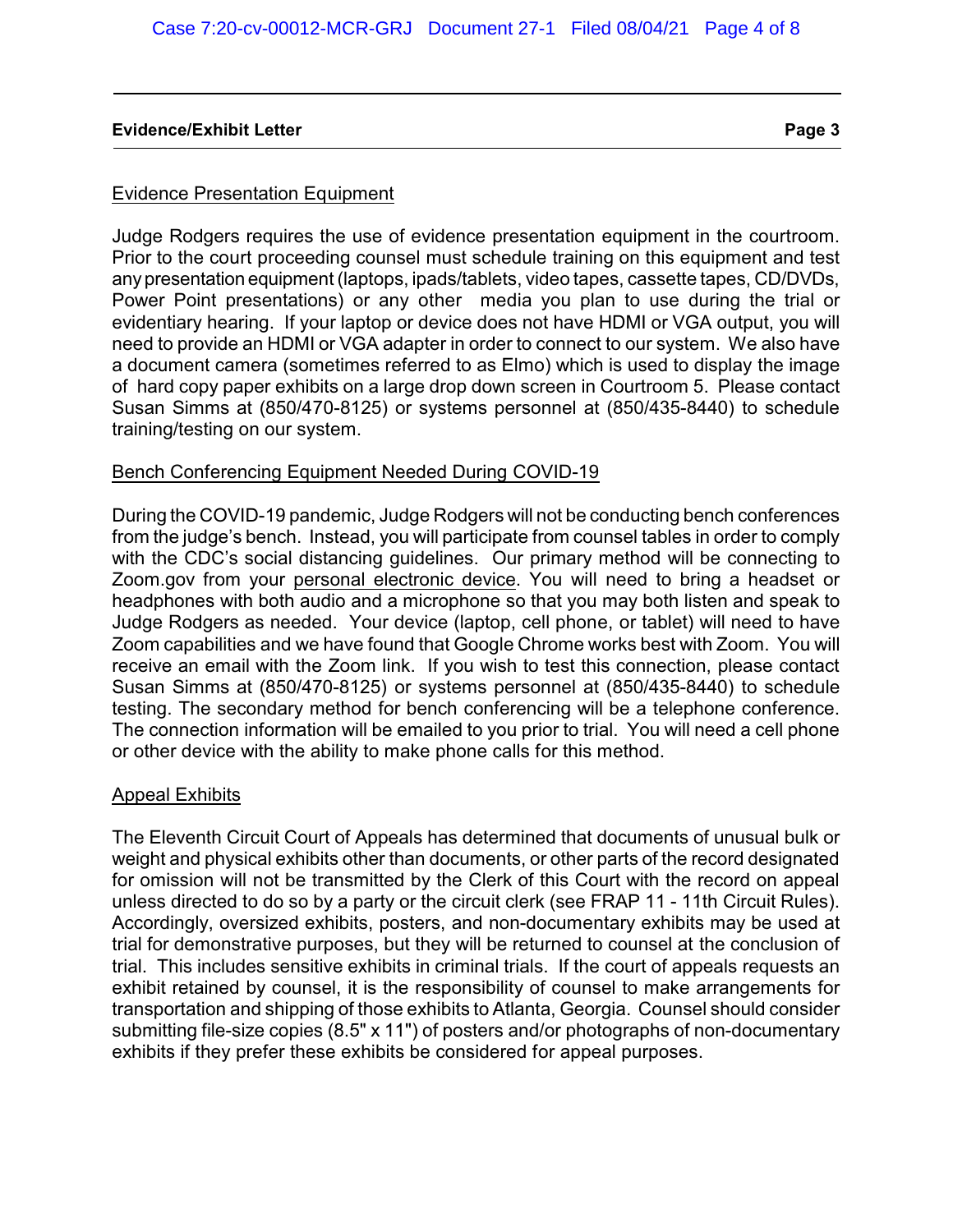#### Retrieving Exhibits After the Litigation

Within 90 days after a case is closed and all appeals have been exhausted, the party who offered an exhibit must retrieve it from the Clerk. The Clerk may destroy an exhibit not timely retrieved. (See Local Rule 5.9 below.)

#### **Rule 5.9 Trial And Hearing Exhibits**

- (A) **Tendering and Maintaining Exhibits**. An exhibit tendered or received in evidence during a trial or hearing must be delivered to the Clerk, and the Clerk must maintain custody of the exhibit, with these exceptions:
	- (1) the Court may order otherwise;
	- (2) a sensitive exhibit—such as a weapon, drug, cash, pornography, or thing of high value—may be retained by the law enforcement agency or party who offered it, and in that event the agency or party must maintain the integrity of the exhibit;
	- (3) the Clerk may release an exhibit temporarily to an assigned judge, the judge's staff, or the court reporter.

(B) **Retrieving Exhibits After the Litigation**. Within 90 days after a case is closed and all appeals have been exhausted, the partywho offered an exhibit must retrieve it from the Clerk. The Clerk may destroy an exhibit not timely retrieved.

Please direct any questions regarding exhibits to Susan Simms, courtroom deputy clerk for Judge Rodgers either via email: Susan Simms@flnd.uscourts.gov or by phone: at 850/470-8125.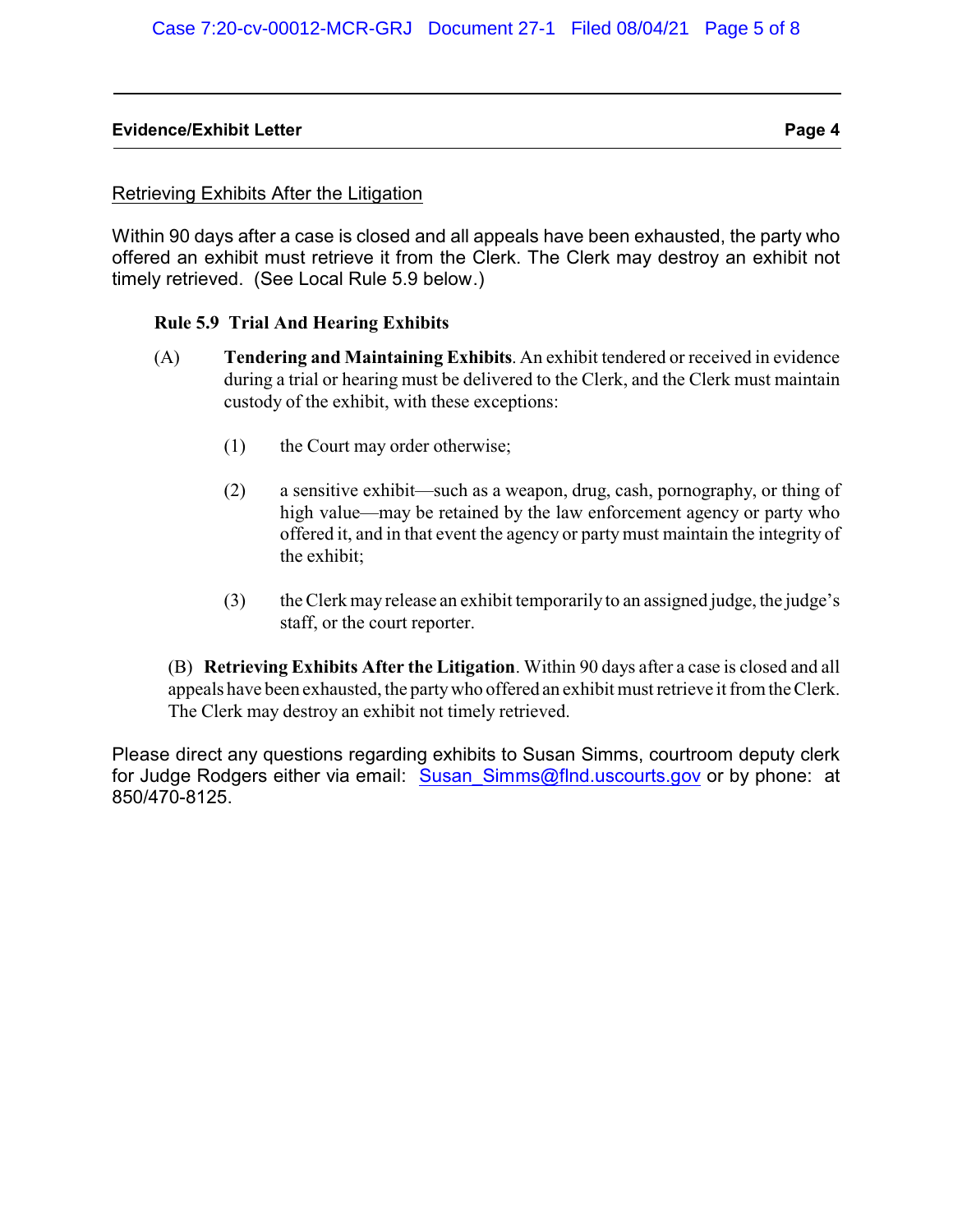#### *Attachment 1*

#### Examples of Exhibit Labels

The Clerk's Office has exhibit stickers available at the intake counter. Upon request, the clerk will provide these to counsel at no charge. The exhibit numbers need to be hand written on these labels. Therefore, counsel often prefer to print their own labels. The address labels (1" x 2 5/8") that come 30 to a sheet are commonly used for marking exhibits and are perfectly acceptable. Please ensure each exhibit label is clearly marked for the appropriate party. In cases with multiple parties, the party's name may be added to the label. Place the exhibit label on the first page of a multi-page exhibit.

| GOVERNMENT<br><b>EXHIBIT</b> | PLAINTIFF'S<br><b>EXHIBIT</b> | DEFENDANT'S<br><b>EXHIBIT</b> |
|------------------------------|-------------------------------|-------------------------------|
| $3:18$ cr##-DJ               | 2.1<br>$5:16c$ v##-DJ-MJ      | 3 A<br>4:15cv##-DJ-MJ         |
|                              |                               |                               |

Plaintiff Doe Exhibit #1a-1 3:15cv##-DJ-MJ Defendant Smith Exhibit #A-1 3:15cr###-DJ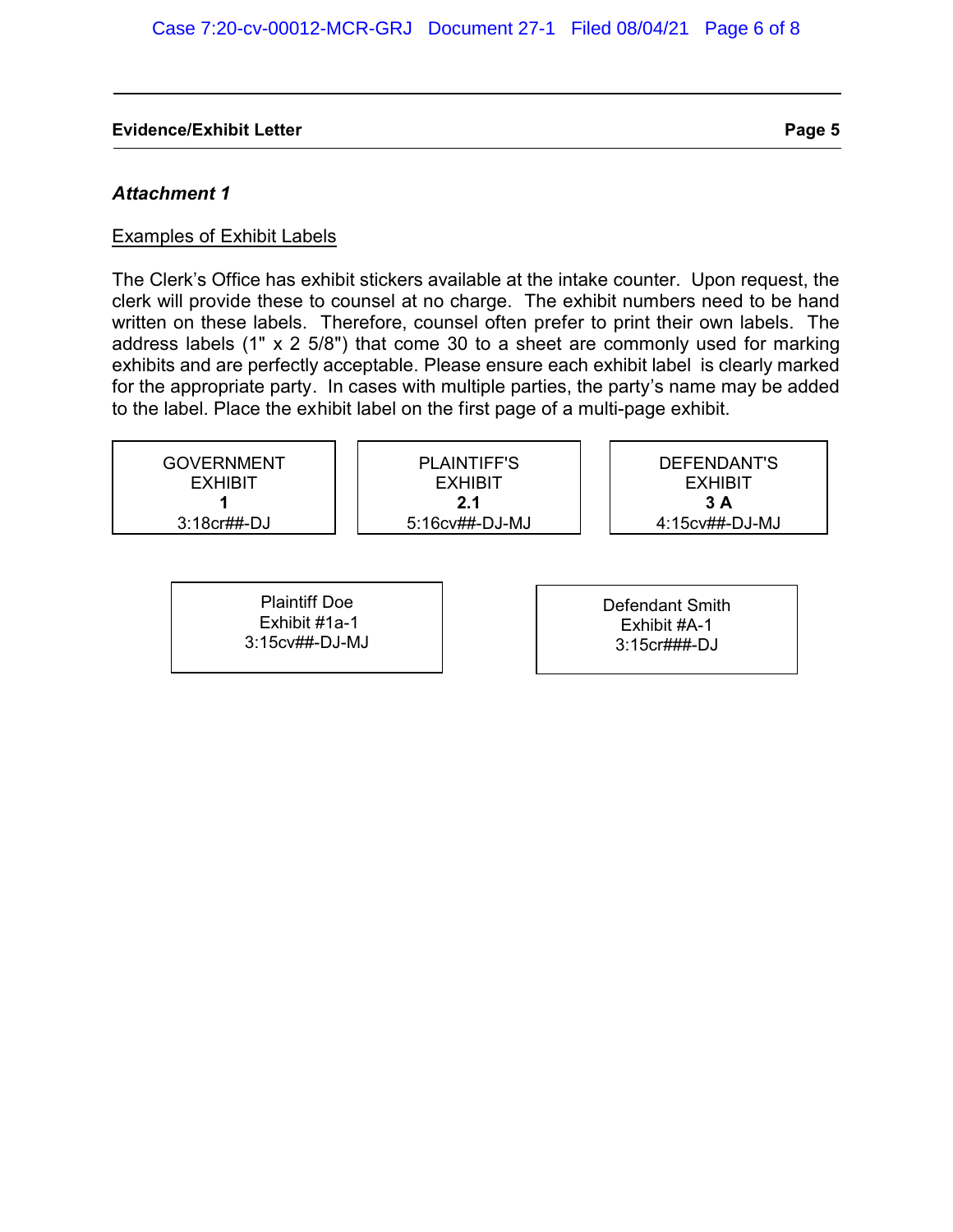*Attachment 2*

## UNITED STATES DISTRICT COURT NORTHERN DISTRICT OF FLORIDA PENSACOLA DIVISION

JOHN Q. DOE

v. 3:15cv999/Judges' initials

WILLIAM Z. SMITH and THE CITY OF GOTHAM \_\_\_\_\_\_\_\_\_\_\_\_\_\_\_\_\_\_\_\_\_\_\_/

# **Plaintiff's Trial Exhibit List (Example**)

| $P$ Itf #      | Date<br>Identified                                                 | Date<br>Admitted | <b>Witness</b>             | Description                                                              |
|----------------|--------------------------------------------------------------------|------------------|----------------------------|--------------------------------------------------------------------------|
| 1              | leave blank                                                        | leave blank      | Paul Jones                 | Letter to John Doe from Paul<br>Jones dated 3/1/95 re: salary<br>review. |
| 2a             | leave these two columns<br>blank - to be filled in<br>during trial |                  | Dr. David<br><b>Brown</b>  | Audiotape of meeting on 5/1/95.                                          |
| 2 <sub>b</sub> |                                                                    |                  | π<br>$\mathbf{u}$          | Transcript of pla exh 2a -<br>audiotape                                  |
| 3              |                                                                    | Stipulated       | Sally Smith,<br>Paul Jones | Poster - Map of USA (for<br>demonstrative<br>purposes only)              |
| 3a             |                                                                    |                  |                            | File size copy of map pltf exh 3                                         |
| $\overline{4}$ |                                                                    |                  |                            | Poster - enlargement of photos<br>4a-g for demo purposes                 |
| $4a-c$         |                                                                    |                  |                            | Photos - $4" \times 6"$ of:<br>a - automobile<br>b - tires<br>c - etc.   |
| 5              |                                                                    |                  |                            | <b>Brown Leather Briefcase</b>                                           |
| 5a             |                                                                    |                  |                            | Photo of briefcase - pla exh 5                                           |